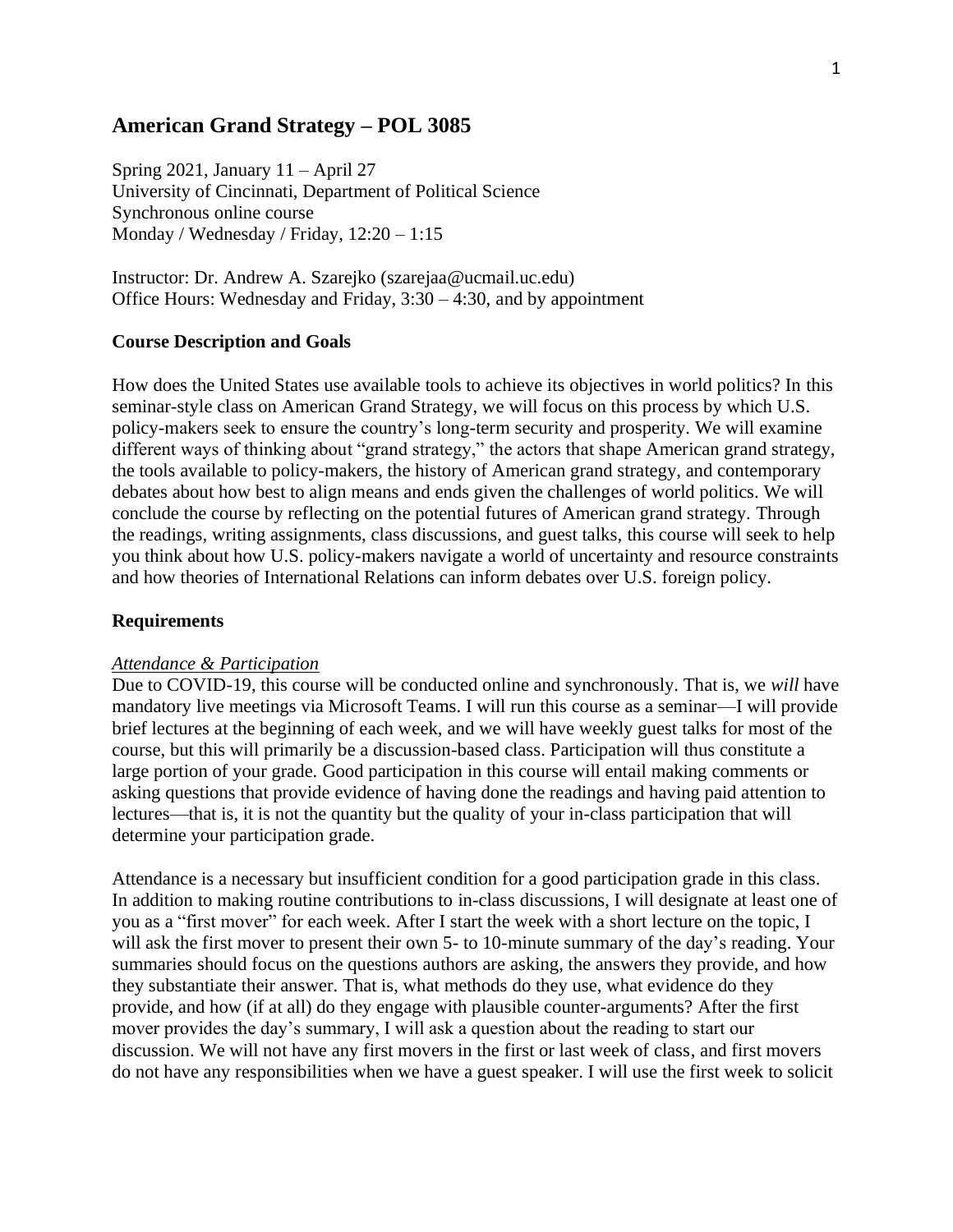your preferences as to when you would like to be a first mover, and I will aim to assign everyone their first or second choice if possible.

My lectures may make use of PowerPoint slides, and when they do, I will post the slides on Canvas. For your summaries as first mover, you are not obligated to use slides, but if you do prefer to use some, you are not required to send them to me. I will generally record our sessions, including guest talks (unless a guest speaker asks for the session not to be recorded), and I will post the recordings to Canvas.

Please notify me as soon as possible if any documented medical, family/personal, or religious exceptions are likely to interfere with your regular participation in the course. Emergencies may not allow you time to e-mail in advance; in such cases, just notify me as soon as possible via email. I hope that you all stay well this semester, and I will try to be flexible as exigencies arise.

Note that lectures and other class materials should not be disseminated to anyone outside the class.

#### *Readings*

Each week includes two or three readings depending on how many class sessions we have that week, and they are arranged in order. (There is one week that includes four readings, and we will discuss the two shorter readings that Friday.) For a week with three readings for three class sessions, you should complete the first reading before our first class session of the week (and so on). If possible, however, I would recommend completing all of a week's assigned readings by the beginning of each week. I will make all materials freely available online through Canvas and/or through a link on the syllabus. Please note that I may change any of the readings or assignments listed below, but I will communicate any such changes in advance. If you have any trouble accessing any required or optional materials, please let me know.

Good participation and paper grades alike will require you to have a strong comprehension of the material covered in both the readings and the lectures. I have tried to keep the reading load manageable while also covering essential material. In some cases, I have assigned blog posts or similarly public-facing pieces instead of peer-reviewed journal articles to ensure we can cover an appropriate range of material without over-burdening you. I do assign many journal articles and book excepts, however, and the methods some scholars use may be unfamiliar to you. I will discuss methods used in Political Science in the first week of the course, but you don't need to understand every methodological choice that appears in the readings—rather, you should focus on identifying the core argument and trying to understand why it does or does not seem convincing to you. If unfamiliarity with any method impedes your understanding of a piece, please feel free to raise the issue in class or in office hours.

In addition to the specific assigned reading for the class, you should be reading the international affairs section of a major national newspaper, such as the *New York Times* or the *Washington Post*, on a daily basis. Although this is not a class focused on current events, many of our discussions will make reference to such events, and familiarity with ongoing developments will be useful in approaching the subject.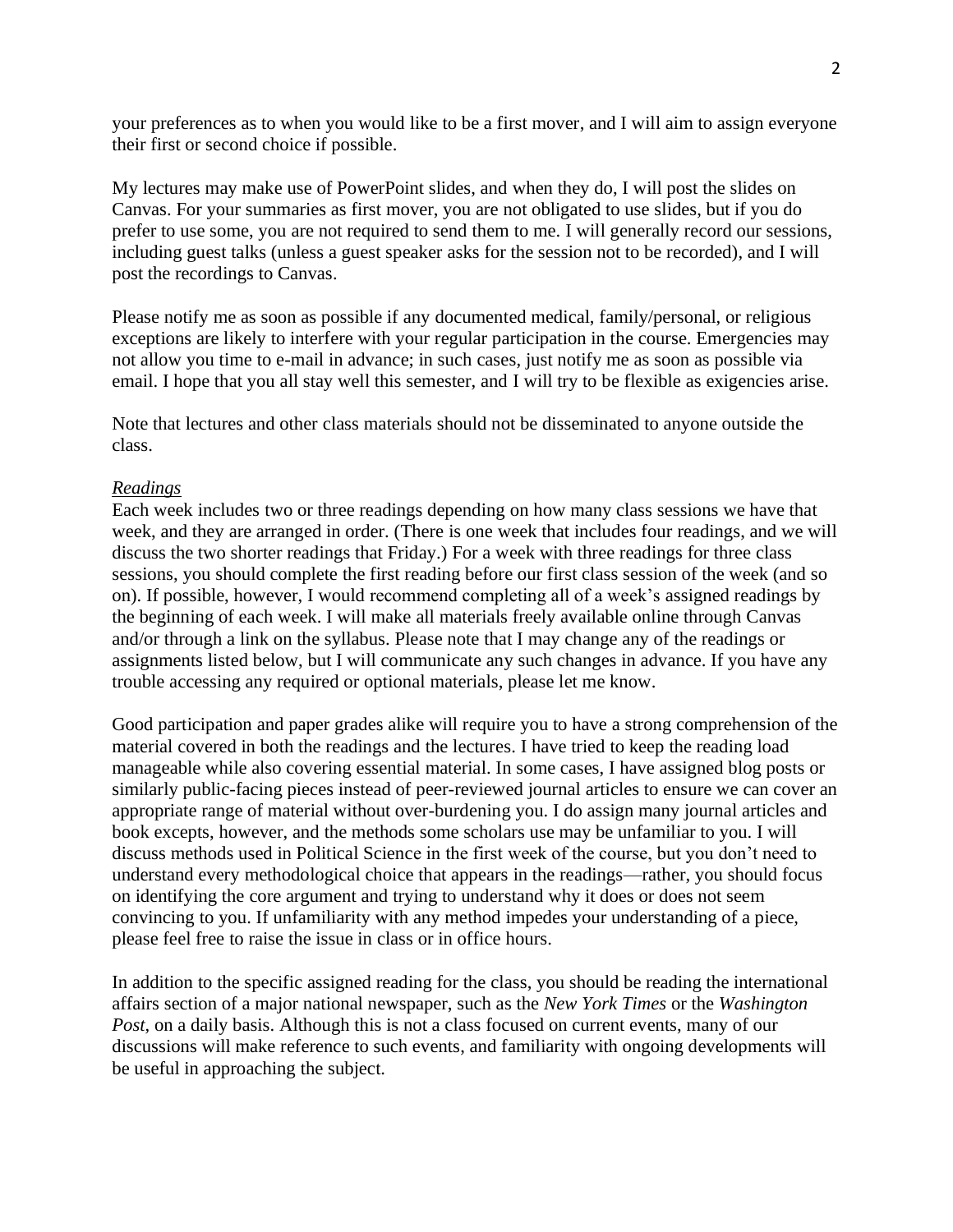#### *Reading Response Papers*

I will ask you to complete three reading response papers throughout the course. The course is divided into five sections, and you will need to complete one reading response each in the second, third, and fourth sections (i.e., "Conceptualizing American Grand Strategy," "Grand Strategy in American History," and "Contemporary Debates"). Within those three sections, you will need to pick two assigned readings (not necessarily from the same week, but they must not be from the week when you were a first mover). After choosing your two readings, you should (1) identify a favorite sentence in each reading—something especially important or interesting, (2) explain why you found these items so interesting, and (3) explain how your two chosen pieces complement or contrast with each other. Each paper should be between 500 and 750 words. You should upload a reading response paper no later than 5 PM on the date of the last class in that section (February 19, March 19, and April 16).

#### *Final Paper/Project*

There will be also be a final paper or project—you may choose either of the following options:

- 1) Paper: In 1,500 to 2,000 words, identify a current issue in American Grand Strategy, explain how policy-makers are divided on that issue, make an argument as to how the United States should approach that issue, and conclude with a discussion of how future research could help guide future policy-makers facing this or similar issues. This paper should make reference to at least three course readings and at least three external peerreviewed journal articles or university-press books.
- 2) Project: Address the same points required of the final paper, but do so in 1) a short film of five to ten minutes, 2) a podcast of eight to twelve minutes, or 3) some other medium of artistic expression (with my approval). Whichever medium you choose, you should also make reference to at least three course readings and at least three external peerreviewed journal articles or university-press books, but depending on your medium of choice, this could include either a verbal reference to those sources or an annotated bibliography. If you plan to take this option, we will discuss how best to reference sources in your chosen medium.

Whether you choose to write a paper or prepare a project, you should get my approval for your topic by March 26, and the final paper/project will be due by 5:00 PM on April 27. We will discuss all of these assignments further in class, but if anything remains unclear, I encourage you to contact me via email or in office hours.

You should submit all of the written assignments on Canvas as Word or Pages files (.doc, .docx, or .pages, not as PDFs, please), and the documents should be double-spaced and typed in 12 point Times New Roman font with standard spacing, 1-inch margins, and page numbers in the upper right-hand corner. I ask that you use footnotes as opposed to in-text, author-date citations, and you should submit a bibliography with the final paper or project. I prefer the Chicago Manual of Style for citations (see [here\)](https://www.chicagomanualofstyle.org/tools_citationguide/citation-guide-1.html), but I will not deduct points for citations so long as you consistently provide all relevant bibliographical information. Please note that I will not include headers, titles, page numbers, footnotes, or bibliographies in the word count for your papers (but do not abuse the space in the footnotes, please). For the final project, you should be able to submit audio or video files on Canvas as well, but let me know if you have any technical issues with such submissions.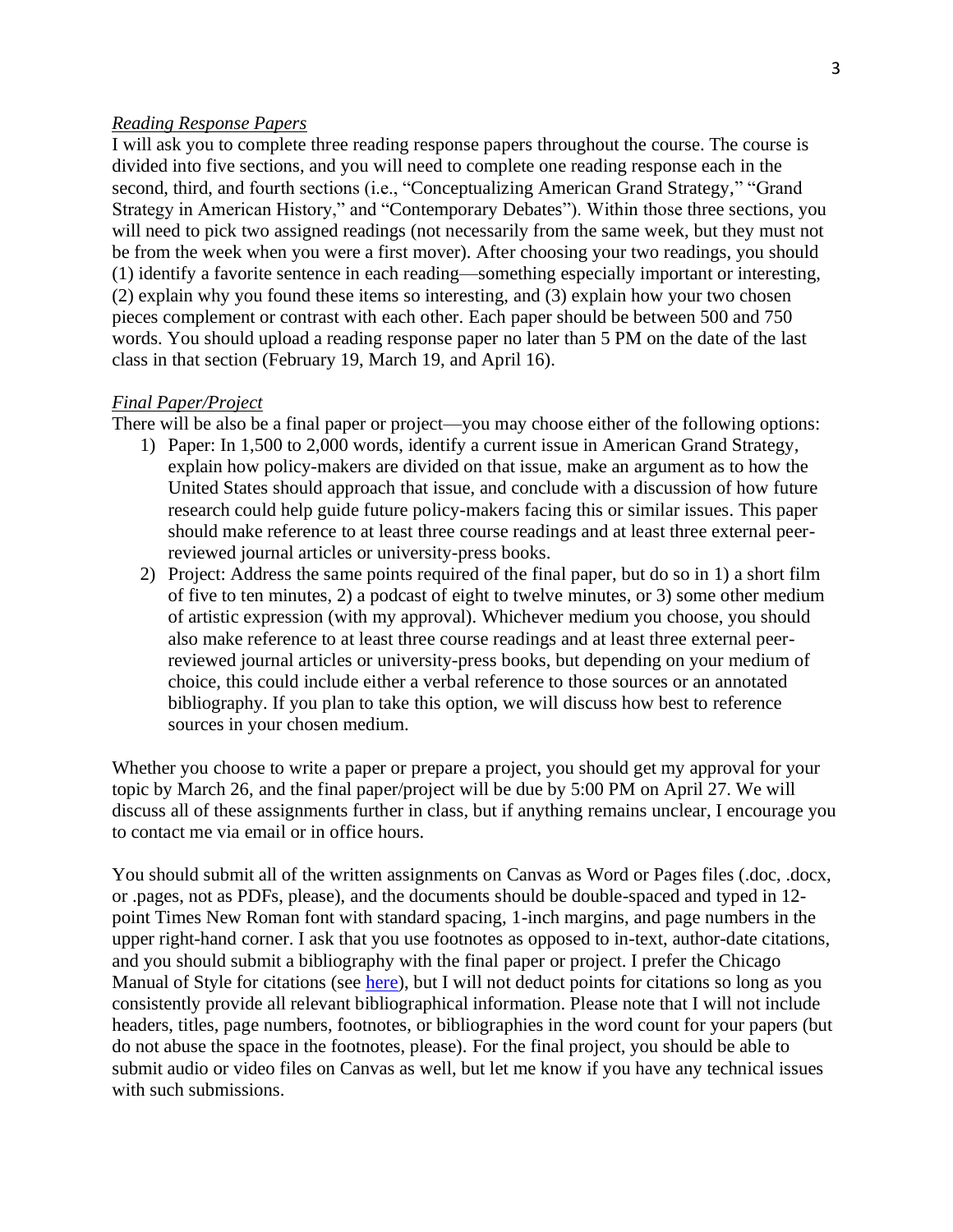#### **Procedures**

#### *Office Hours and E-mail Etiquette*

I will hold virtual office hours on Teams twice a week, during which you are free to come discuss any relevant academic matters with me. I encourage you to come for substantive questions about readings, lectures, and assignments (e.g., the sort of questions that might be difficult to answer briefly via email), but I am also happy to discuss related academic matters such as post-graduate plans, internship ideas, and the like. I will provide further details on this in our first class session.

I also encourage you to send me questions by email. When doing so, please include POL 3085 in the subject line. Please address me as Dr. or Prof. Szarejko (and please address all our guest speakers in the same way unless they ask you to address them otherwise). If you send me an email and do not receive a reply within 24 hours, please follow up to remind me of your question. If it is a time-sensitive matter, you may follow up sooner as well, but keep in mind that I might not reply immediately to emails sent at odd hours.

#### *Green Teaching and Learning*

I borrow from American University's Center for Teaching, Research, and Learning to encourage "green" teaching and learning [practices.](https://edspace.american.edu/ctrl/greenteaching/greenteachingcertcriteria/) For this online class, I would encourage you to read this syllabus and all other assigned readings on a laptop or tablet, and I would also encourage you to take notes on a laptop/tablet rather than on paper. That said, [research](https://www.nytimes.com/2017/11/22/business/laptops-not-during-lecture-or-meeting.html?_r=0) suggests that hand-writing notes can be better for recall and comprehension, so the choice of digital or hand-written notetaking is up to you. If you opt for the latter, I would suggest you try to minimize paper usage by writing on recycled paper and maximizing the amount of writing per page. We will discuss optimal means of taking notes on readings on the first day of class.

#### *Late Assignments*

All times in this syllabus are in Eastern Time, but for any of you in other time zones, I am willing to work with you to ensure that paper deadlines occur at a reasonable hour—just send me an email if you think the deadlines will be an issue. Given the state of affairs, I am going to be very lenient with late assignments this semester. You can consider the deadlines listed here to be suggestions designed to keep you on track and to prevent work from piling up. I will only deduct points from reading response papers and final papers/projects submitted after 5 PM on April 29. Any papers/projects submit after that will automatically lose 20 points. If you submit your paper less than 48 hours before the grade submission deadline (5 PM on May 3), I may not have time to grade your paper and may mark it as "Incomplete" until I can get to it.

#### *Grading*

Grades will be based on the merit of your work and your demonstrated mastery of the material. There is no grading "curve" employed in this class. Your final grade will be calculated as follows:

| <b>Participation</b> (General)     | 35% |
|------------------------------------|-----|
| <b>Participation (First Mover)</b> | 15% |
| <b>Reading Response #1</b>         | 5%  |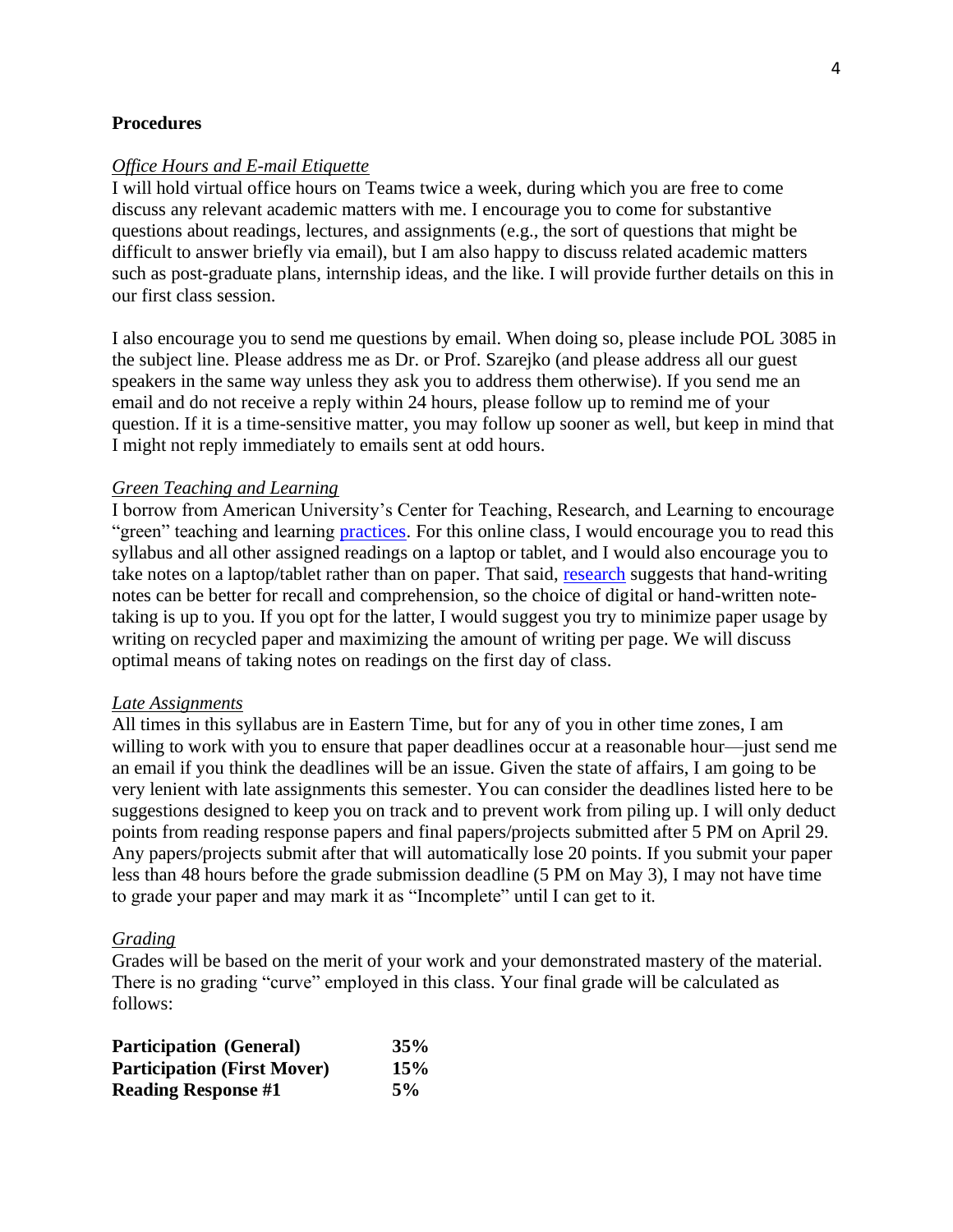| <b>Reading Response #2</b> | 5%  |
|----------------------------|-----|
| <b>Reading Response #3</b> | 5%  |
| <b>Final Paper/Project</b> | 35% |

I will grade each of the above requirements on the following scale:

| 100 to $95$ | $\mathbf{A}$         |
|-------------|----------------------|
| 94 to 91    | $A -$                |
| 90 to 87    | B+                   |
| 86 to 83    | B.                   |
| 82 to 79    | В-                   |
| 78 to 75    | $C_{\pm}$            |
| 74 to 71    | $\subset$            |
| 70 to 67    | $\mathsf{C}\text{-}$ |
| 66 to 63    | D+                   |
| 62 to 59    | D                    |
| 58 to 55    | D-                   |
| Below 55    | F.                   |
|             |                      |

An "A" grade means that you have demonstrated a genuinely superior level of understanding of the subject and have provided ample evidence of that insight. I will round up for grades at or above *N*.5. In practice, that means a 94.6 becomes an A, and a 94.4 remains an A-. I will discuss grading standards further in announcements via Canvas.

#### *Assignment Feedback*

I aim to provide grades and feedback within two weeks of the submission of each piece, and I will provide all feedback on the Canvas course page. If at any point you would like to know if your participation has been satisfactory—or if you would like additional feedback on papers beyond what I provide on Canvas—please email me or come to office hours to ask for more detail.

#### *Grade Disputes*

You are entitled to a satisfactory explanation for why you received the grade you did. If you are not satisfied with the explanation I provide via Canvas, then you should meet with me in office hours. If, after further discussion, you remain unsatisfied with your grade, you may request that I regrade the assignment, and you should provide a brief (1- or 2-paragraph) explanation as to why you believe your initial grade should be raised. When you request that I regrade an assignment, I may ultimately issue a grade that is better, the same, or worse than the original. You may also appeal your final grade on the grounds of a mathematical error, error in grading procedures, or inequity in the application of policies stated in this syllabus.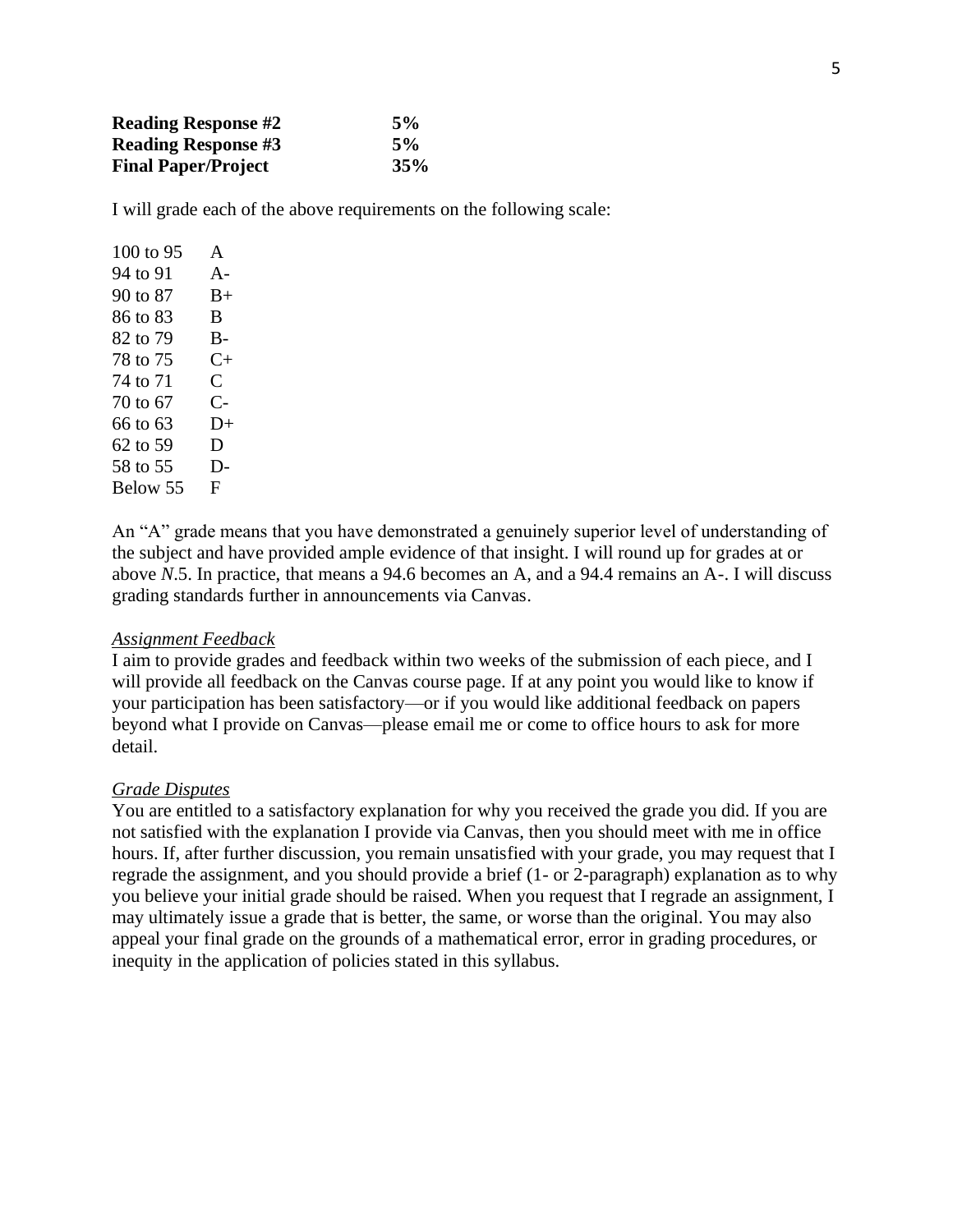## **Part I. Introduction**

### **Monday, January 11 / Wednesday, January 13 / Friday, January 15**  *Thinking about Grand Strategy*

- Amelia Hoover Green, "How to Read Political Science: A Guide in Four Steps" (2013). Available [online.](https://calgara.github.io/Pol157_Spring2019/howtoread.pdf)
- Fiona Adamson, "Beyond 'Methodological Nationalism' in Global Security Studies," *Political Violence at a Glance* (March 29, 2016). Available [online.](https://politicalviolenceataglance.org/2016/03/29/beyond-methodological-nationalism-in-global-security-studies/)
- Paul C. Avey, Jonathan N. Markowitz, and Robert J. Reardon, "Disentangling Grand Strategy: International Relations Theory and U.S. Grand Strategy," *Texas National Security Review* Vol. 2, No. 1 (2018): 28-51. Available [online.](http://dx.doi.org/10.26153/tsw/869)
- Recommended: William Strunk, Jr. and E.B. White, "Elementary Principles of Composition," in *The Elements of Style* (2000 [1918], Macmillan Publishing Co.) Available [online.](https://www.bartleby.com/141/strunk5.html)

# **Part II. Conceptualizing American Grand Strategy**

# **Wednesday, January 20 / Friday, January 22**

### *What is Grand Strategy?*

- Nina Silove, "Beyond the Buzzword: The Three Meanings of 'Grand Strategy'" *Security Studies* Vol. 27, No. 1 (2018): 27–57.
- Richard K. Betts, "The Grandiosity of Grand Strategy," *The Washington Quarterly* Vol. 42, No. 4 (2019): 7-22.
- Recommended: Thierry Balzacq, Peter Dombrowski, and Simon Reich, "Is Grand Strategy a Research Program? A Review Essay," *Security Studies* Vol. 28, No. 1 (2019): 1–29.

### \*Monday, January 18 – Martin Luther King, Jr. Day

### **Monday, January 25 / Wednesday, January 27\* / Friday, January 29**  *Ordering and Counter-Ordering*

- Daniel Deudney and G. John Ikenberry, "The Nature and Sources of Liberal Internationalism," *Review of International Studies* Vol. 25, No. 2 (1999): 179-196.
- Stacie E. Goddard, "Embedded Revisionism: Networks, Institutions, and Challenges to World Order," *International Organization* Vol. 72, No. 4 (2018): 763–97.
- Daniel Drezner, "Counter-Hegemonic Strategies in the Global Economy," *Security Studies* Vol. 28, No. 3 (2019): 503-531.

\*Guest talk: Dr. Stacie E. Goddard, Mildred Lane Kemper Professor of Political Science and Faculty Director of the Madeleine Korbel Albright Institute for Global Affairs, Wellesley University.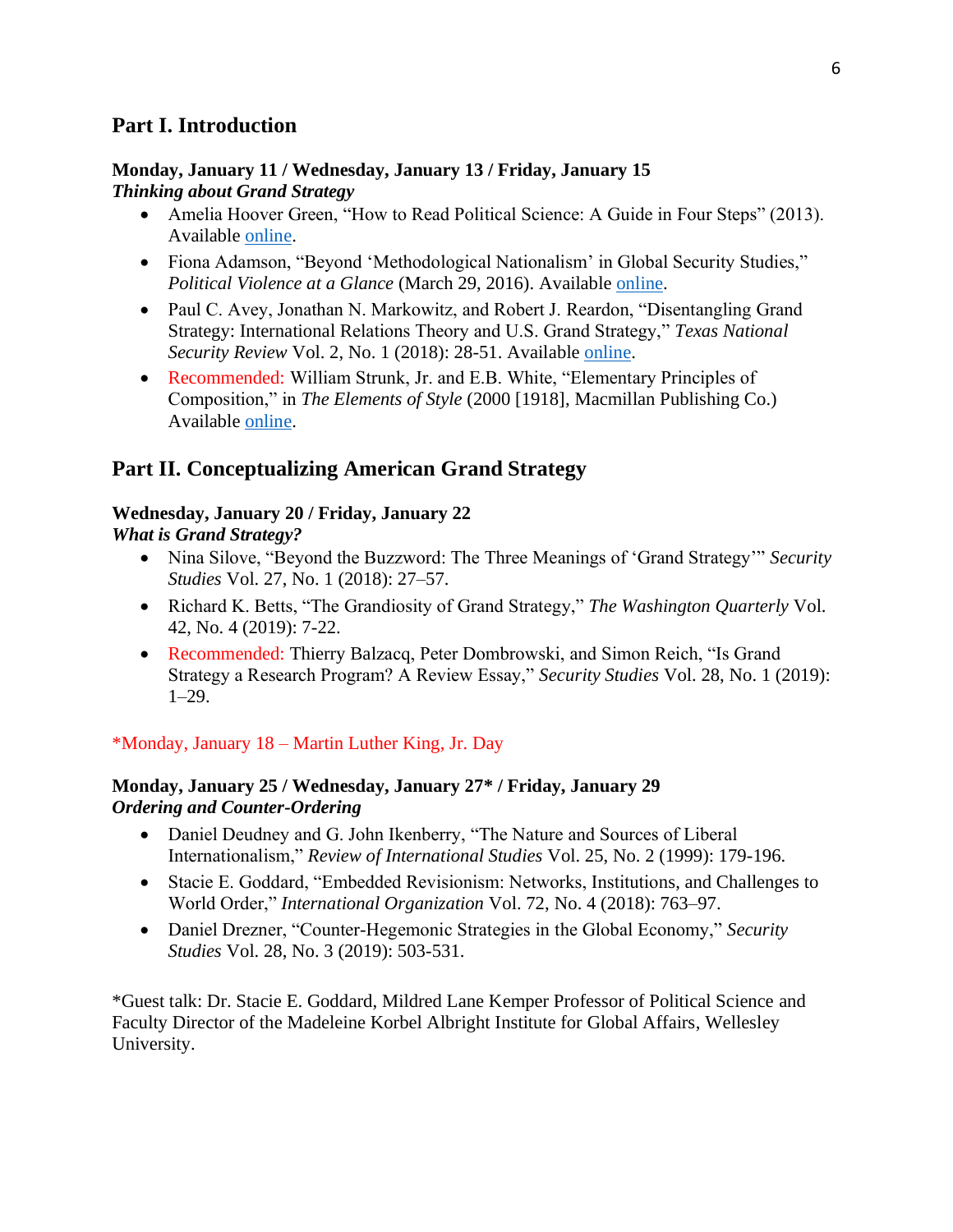### **Monday, February 1 / Wednesday, February 3 / Friday, February 5\*** *Tools of American Grand Strategy*

- Barry Posen, "Command of the Commons: The Military Foundation of US Hegemony," *International Security* Vol. 28, No. 1 (2003): 5-46.
- Dong Jung Kim, "Choosing the Right Sidekick: Economic Complements to US Military Grand Strategies," *Journal of Strategic Studies* Vol. 39, No. 5–6 (2016): 899–921.
- Ronald R. Krebs and Patrick Thaddeus Jackson, "Twisting Tongues and Twisting Arms: The Power of Political Rhetoric," *European Journal of International Relations* Vol. 13, No. 1 (2007): 35–66.

\*Guest Talk: Dr. Patrick Thaddeus Jackson, Professor of International Studies, American University

### **Monday, February 8 / Wednesday, February 10 / Friday, February 12\*** *Domestic Politics and the Making of American Grand Strategy*

- Bastiaan van Apeldoorn and Naná de Graaff, "Corporate Elite Networks and US Post-Cold War Grand Strategy from Clinton to Obama," *European Journal of International Relations* Vol. 20, No. 1 (2014): 29-55.
- Patrick Porter, "Why America's Grand Strategy Has Not Changed: Power, Habit, and the U.S. Foreign Policy Establishment," *International Security* Vol. 42, No. 4 (2018): 9-46.
- Robert Ralston, *Make Us Great Again: The Causes and Consequences of Declinism in Great Powers* (2020): excerpts as assigned.
- Recommended: David M. Edelstein and Ronald R. Krebs, "Delusions of Grand Strategy: The Problem with Washington's Planning Obsession," *Foreign Affairs* Vol. 94, No. 6 (2015): 109-116.

\*Guest Talk: Dr. Robert Ralston, Postdoctoral Fellow, MIT Security Studies Program and Belfer Center for Science and International Affairs at the Harvard Kennedy School

## **Monday, February 15 / Wednesday, February 17 / Friday, February 19\*** *Antecedents and Analogies*

- Felix Kuhn, "Much More Than Tribute: The Foreign Policy Instruments of the Ming Empire," *Journal of Chinese History* Vol. 5 (2021): 59-82.
- Julian Go, "Global Fields and Imperial Forms: Field Theory and the British and American Empires," *Sociological Theory* Vol. 26, No. 3 (2008): 201-229.
- Christopher J. Fettweis, "Restraining Rome: Lessons in Grand Strategy from Emperor Hadrian," *Survival* Vol. 60, No. 4 (2018): 123-150.
- Recommended: James Palmer, "Oh God, Not the Peloponnesian War Again," *Foreign Policy* (July 28, 2020). Available [online.](https://foreignpolicy.com/2020/07/28/oh-god-not-the-peloponnesian-war-again/)

\*Guest Talk: Dr. Christopher J. Fettweis, Associate Professor of Political Science, Tulane University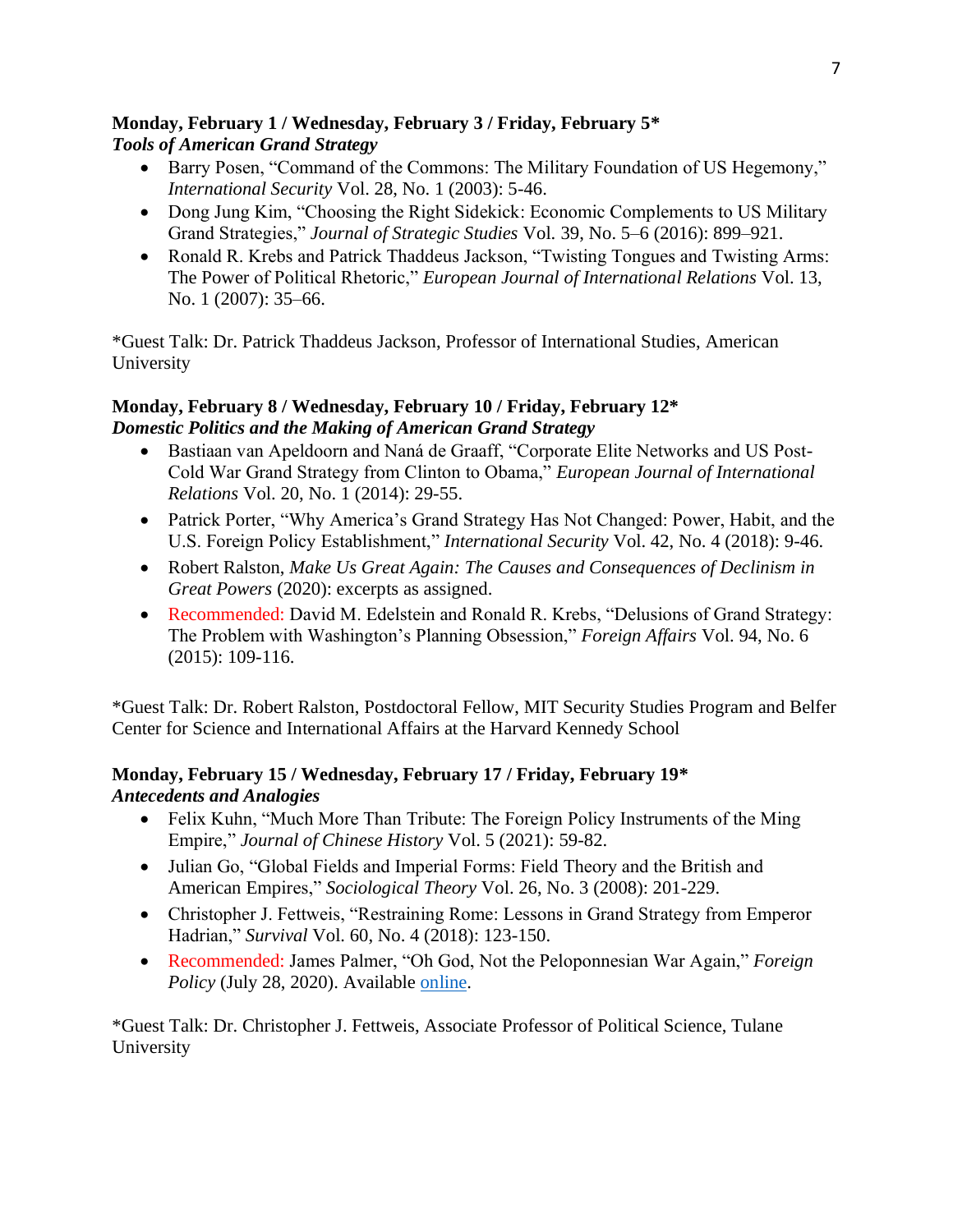# **Part III. Grand Strategy in American History**

### **Monday, February 22 / Wednesday, February 24\* / Friday, February 26** *Isolation or Expansion?*

- Charles Kupchan*, Isolationism: A History of America's Efforts to Shield Itself from the World* (Oxford University Press, 2020): 29-60.
- "Richard Maass on American Expansion, Race, and Empire," *Interviews for Teaching World Politics* (Nov. 27, 2020): [https://www.youtube.com/watch?v=Ktexx\\_y81UI.](https://www.youtube.com/watch?v=Ktexx_y81UI)
- Michael J. Green, *By More Than Providence: Grand Strategy and American Power in the Asia Pacific Since 1783* (Columbia University Press, 2017): 17-55.
- Recommended: Andrew A. Szarejko, "The Frontiers of American Grand Strategy: Territorial Expansion in Principle and Practice, 1783-1890" (working paper).

\*Guest Talk: Dr. Richard W. Maass, Associate Professor of Political Science, Old Dominion University

### **Monday, March 1 / Wednesday, March 3\* / Friday, March 5**

### *A Great Power?*

- Ross A. Kennedy, "Woodrow Wilson, World War I, and an American Conception of National Security," *Diplomatic History* Vol. 25, No. 1 (2001): 1-31.
- Miles Evers and Eric Grynaviski, "Entrepreneurs and Imperialism: Commodity and the US Pacific Empire, 1800-1900" (working paper): 1-40.
- Stephen Wertheim, *Tomorrow, the World: The Birth of U.S. Global Supremacy* (2020): 47-79.
- Recommended: Bear F. Braumoeller, "The Myth of American Isolationism," *Foreign Policy Analysis* Vol. 6, No. 4 (2010): 349-371.

\*Guest Talk: Dr. Miles Evers, Assistant Professor of Political Science, University of Connecticut

### **Monday, March 8 / Wednesday, March 10 / Friday, March 12\*** *A Bipolar World*

- John Lewis Gaddis, *Strategies of Containment: A Critical Appraisal of American National Security Policy during the Cold War,* revised and expanded edition (Oxford University Press, 2005 [1982]): 3-36.
- Mark Atwood Lawrence, "Explaining the Early Decisions: The United States and the French War, 1945–1954," in Mark Philip Bradley and Marilyn B. Young (eds.), *Making Sense of the Vietnam Wars: Local, National, and Transnational Perspectives* (Oxford University Press, 2008): 23–4
- Michael D. Brenes, *For Might and Right: Cold War Defense Spending and the Remaking of American Democracy* (2020): Ch. 1.
- Recommended: Tony Smith, "Democratizing Japan and Germany," in *America's Mission: The United States and the Worldwide Struggle for Democracy in the Twentieth Century* (Princeton University Press, 1994): 146-176.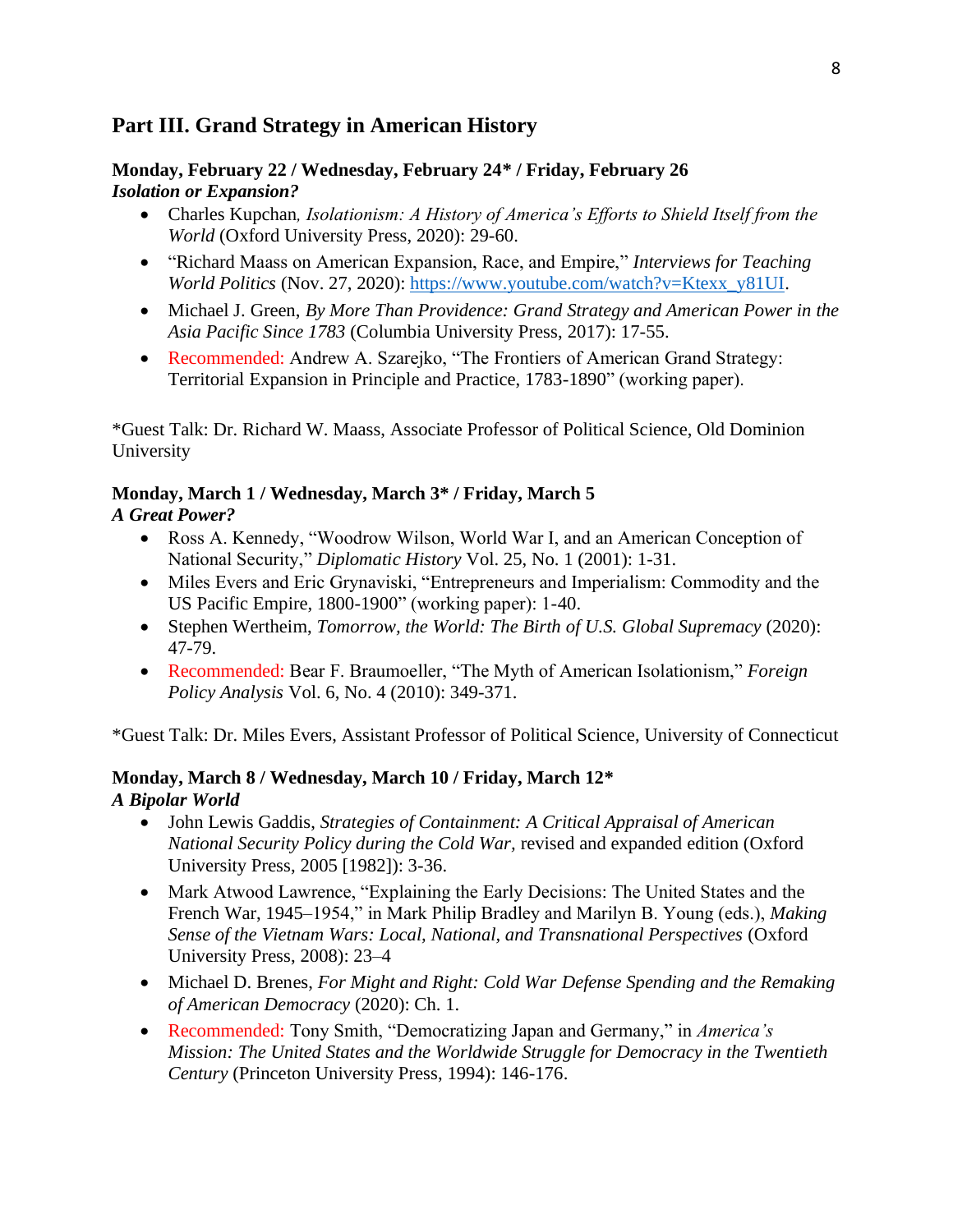\*Guest Talk: Dr. Michael D. Brenes, Lecturer in History and Associate Director of the Brady-Johnson Program in Grand Strategy, Yale University

### **Monday, March 15 / Wednesday, March 17 / Friday, March 19\*** *The Unipolar Moment?*

- Mary Elise Sarotte, "Perpetuating U.S. Preeminence: The 1990 Deals to 'Bribe the Soviets Out' and Move NATO In," *International Security* Vol. 35, No. 1 (2010) 110–37.
- Audrey Kurth Cronin, "Rethinking Sovereignty: American Strategy in the Age of Terrorim," *Survival* Vol. 44, No. 2 (2002): 119-139.
- Ahsan I. Butt, "Why Did the United States Invade Iraq in 2003?" *Security Studies* Vol. 28, No. 2 (2019): 250-285.
- Recommended: Keir A. Lieber and Gerard Alexander, "Waiting for Balancing: Why the World Is Not Pushing Back," *International Security* Vol. 30, No. 1 (2005): 109–39.

\*Guest talk: Dr. Ahsan I. Butt, Associate Professor of Policy and Government, George Mason University

# **Part IV. Contemporary Debates**

# **Monday, March 22 / Friday, March 26**

### *Did Obama and Trump Have Grand Strategies?*

- Michael Clarke and Anthony Ricketts, "Did Obama Have a Grand Strategy?," *Journal of Strategic Studies* Vol. 40, No. 1-2 (2017): 295-324.
- Peter Dombrowski and Simon Reich, "Does Donald Trump Have a Grand Strategy?," *International Affairs* Vol. 93, No. 5 (2017): 1,013-1,037.

\*Wednesday, March 24 – University reading day

### **Monday, March 29\* / Wednesday, March 31 / Friday April 2**  *China and American Grand Strategy*

- Rohan Mukherjee, "Rethinking US Alliances and Partners as Insurance Contracts," *AsiaGlobal Online Journal* [\(February 19, 2020\)](https://www.asiaglobalonline.hku.hk/rethinking-us-alliances-and-partnerships-insurance-contracts).
- Fiona S. Cunningham and M. Taylor Fravel, "Assuring Assured Retaliation: China's Nuclear Posture and U.S.-China Strategic Stability," *International Security* Vol. 40, No. 2 (2015): 7-50.
- Paul van Hooft, "All-In or All-Out: Why Insularity Pushes American Grand Strategy to Extremes," *Security Studies* Vol. 29, No. 4 (2020): 701-729.
- Recommended: Kurt Campbell and Ely Ratner, "The China Reckoning," *Foreign Affairs* (March/April 2018).
- Recommended: Aaron L. Friedberg, "An Answer to Aggression: How to Push Back Against Beijing," *Foreign Affairs* Vol. 99, No. 5 (September/October 2020).

\*Guest Talk: Dr. Rohan Mukherjee, Assistant Professor of Political Science, Yale-NUS College